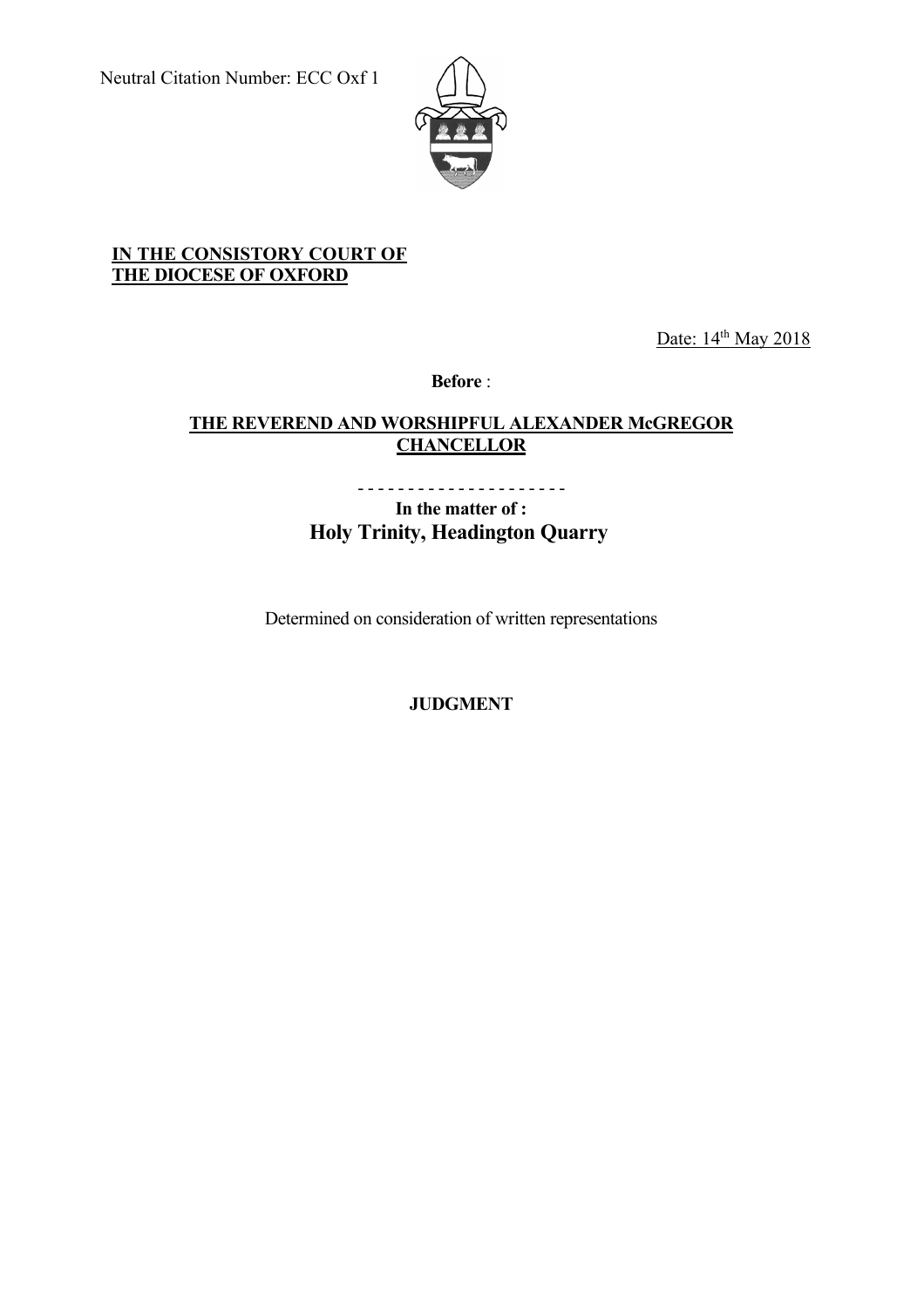## **The Chancellor:**

1. The Vicar and churchwardens have submitted a petition dated  $20<sup>th</sup>$  November 2017 seeking a faculty to authorise works and other proposals described in the schedule to the petition as follows–

> The construction of an extension to the north side of the church to accommodate toilets, kitchen, store room, meeting room and refurbished choir vestry and vicars vestry and toilet. The introduction of a rooflight within the existing modern vestry. The creation of bespoke cupboards designed by Bates and Lambourne at the West end of the nave. Disposal of 7 pews and shortening of one further pew, removal of pew platforms and remedial works to the floor in these areas. Choir stalls, lectern and music stands to be disposed of and replaced in accordance with designs by Bates and Lambourne. The font to be relocated centrally to the West wall. The extension of the dais and introduction of a ramp. Replacement of radiators within the north aisle, new lighting system and redecoration of the church interior. Relocation of several windows from the north aisle to the new vestry.

The plans will involve building over one grave of which there are no direct descendants, the headstone of which will be re-located. The extension will come very close to two other graves.

- 2. The Diocesan Advisory Committee has recommended the works for approval by the court.
- 3. The Victorian Society was consulted and had no objection to the generality of the proposals but considered that the extension would benefit from a pitched roof. The proposals to which the petition relates now provide for a pitched roof.
- 4. Historic England was consulted but as the church building is listed as grade II they were content to leave the matter to the Diocesan Advisory Committee.
- 5. Twenty-one letters of objection to the proposals were received by the Registry. None of those who wrote letters of objection elected to become parties opponent to the petition.
- 6. A public petition containing a fairly large number of signatures what the older cases refer to as public memorial – was submitted to the registry by Holy Trinity Preservation Group. It was held by the Court of Arches in *Rector and Churchwardens of Capel St Mary, Suffolk v Packard* [1927] P 289 at 300 that such a memorial is inadmissible in evidence. The Dean of the Arches said–

I think a memorial of this sort, when there is no opportunity of the Court's knowing the representations made to the signatories before their signatures were obtained and no opportunity of cross-examining them at the hearing, it is not admissible.

7. I am conscious that the practice of consistory courts has developed since that judgment was given and that the written representations procedure under which I am determining this petition provides some flexibility. Rule 14.5(1) of the Faculty Jurisdiction Rules 2015 provides that where (as in this case) an order has been made for the determination of the proceedings on consideration of written representations, "the chancellor may proceed to determine the proceedings upon consideration of all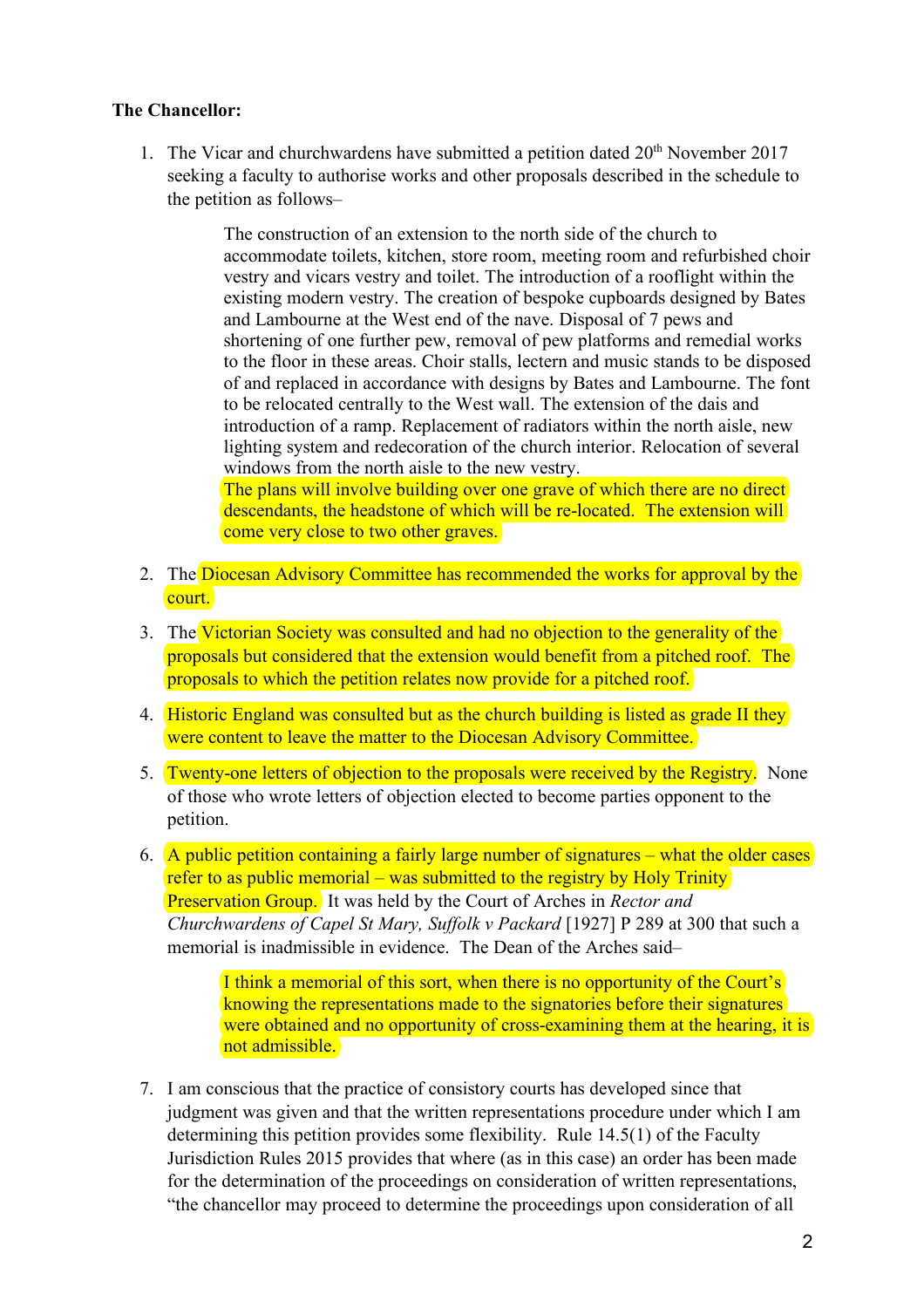relevant material before the court ...". Nevertheless, even if a public petition is not, as a result of that change in court practice, strictly inadmissible, there remains the objection to such petitions that the court does not know what representations were made to the signatories before their signatures were obtained. That at least means that the court can place very little reliance on such petitions.

- 8. In any event, the public petition merely states that the **signatories** "formally object" to the proposals for the extension without any reasoning. As it adds nothing of substance to what is said in the letters of objection that were duly submitted in accordance with the Rules I do not propose to give further separate consideration to it.
- 9. On  $13<sup>th</sup>$  March, with the written agreement of the petitioners (being the only parties), I ordered under rule 14.1 that the proceedings be determined on consideration of written representations and gave directions to enable the petitioners to make final written submissions.
- 10. I visited and inspected the church and churchyard under rule 14.4 on 21st April 2018.
- 11. There is no suggestion from anything said by the Diocesan Advisory Committee or by the Victorian society that what is proposed will result in harm to the significance of this listed building. Having examined the plans and visited the church I accept that as the position.
- 12. As the proposals would not result in harm to the significance of the listed church, guidelines set out in *Re St Alkmund, Duffield* [2013] Fam 158 that are concerned with listed buildings are not applicable. The test that is applicable in relation to the proposals that affect the churchyard is the test set out by Lord Penzance *in Peek v Trower* [1881] P 21 at 27:

All presumption is to be made in favour of things as they stand. If you and others propose to alter them, the burden is cast upon you to shew that you will make things better than they are – that the church will be more convenient, more fit for the accommodation of the parishioners who worship there, more suitable, more appropriate, or more adequate to its purpose than it was before; and if you cannot shew this to the court, at least shew the court that a majority of those for whose worship the church exists desires the alterations which you propose.

- 13. The issues raised in the letters of objection include the following–
	- that the proposed extension would result in the disturbance of graves in the relevant part of the churchyard (some objectors refer to this as 'desecration')
	- that the memorial window to C.S. Lewis (who used to worship in the church) would be put at risk or diminished in some way
	- that the design of the extension is inappropriate to the existing church and that the proposals as a whole would be out of character
	- that the extension is not needed.

<sup>14.</sup> The proposed extension would involve building over one known grave. That is the grave of Cyril Frederick and Florence Coppock who died, respectively, on 23rd January 1975 and  $25<sup>th</sup>$  February 1980. There is a headstone associated with the grave.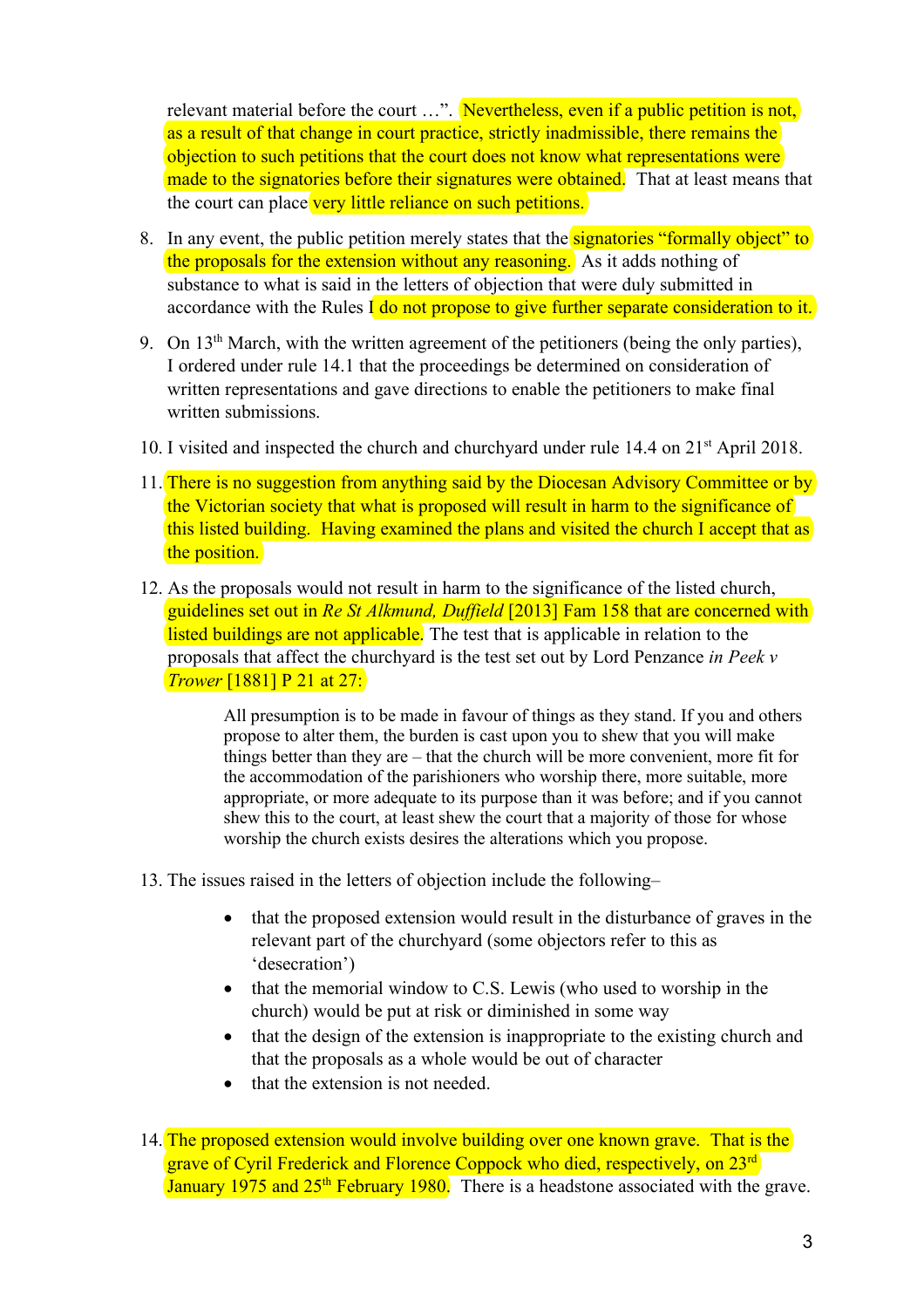Cyril Frederick and Florence Coppock married in their sixties and have no descendants. A parishioner has come forward objecting to the extension being built over their grave. She does not state her relationship to Cyril Frederick and Florence Coppock beyond saying that they "are a branch of our family tree".

- 15. Objections to building over the grave of Mr and Mrs Coppock are also raised in some of the other letters of objection but not by any person claiming a family relationship with them.
- 16. While I understand the concerns that some people have with building over burials, I should make it clear that is not uncommon for that to happen. Very many churches have been extended both in past centuries and in more recent times. It is not infrequently the case that the only viable means of extending churches is to build over the places where burials have taken place. There has never been any general rule or principle that forbids such building. The only relevant legal rule that exists is the rule that was introduced by the Disused Burial Grounds Act 1884. The 1884 Act prohibits the putting up of buildings on a disused burial ground "except for the purpose of enlarging a church, chapel, meeting house, or other places of worship". The provisions of the 1884 Act are intended to preserve the open spaces which disused churchyards provide (see *Paddington Corporation v Attorney General* [1906] AC 1 at page 4) rather than to prevent building over places of burial.
- 17. The 1884 Act is not applicable in the present case because as stated in the standard information submitted with the petition – the churchyard is still used for burials. But in any event, what is proposed would not in this case be prohibited by the Act even if this churchyard were a disused burial ground because the proposed building work is for the purpose of enlarging the church.
- 18. Section 18A of the Care of Churches and Ecclesiastical Jurisdiction Measure 1991 (which was inserted into the 1991 Measure by the Care of Churches and Ecclesiastical Jurisdiction (Amendment) Measure 2015) provides that where the prohibition contained in the 1884 Act does apply, a faculty may nevertheless be granted to authorise the building on a burial ground if one of the two following conditions is satisfied:
	- that no interments have taken place in the land on which the building is to stand during the period of 50 years immediately prior to the date of the petition for the faculty;
	- that no personal representative or relative of any person whose remains have been interred in the land during that period has objected to the grant of the faculty or that any such objection has been withdrawn.

Because the 1884 Act is not applicable in this case, it is not necessary for the court to determine whether either of those conditions would be satisfied. It may nevertheless be instructive at least to consider what the position would be here if the 1884 Act applied.

19. Clearly, given that Mrs Coppock died in 1975 and Mr Coppock died in 1970, interments have taken place in the land on which the extension is proposed to stand within the period of 50 years immediately prior to the date of the faculty petition. However, it seems to me that the second condition would be satisfied on the basis that "no personal representative or relative" has objected. As I have said, a parishioner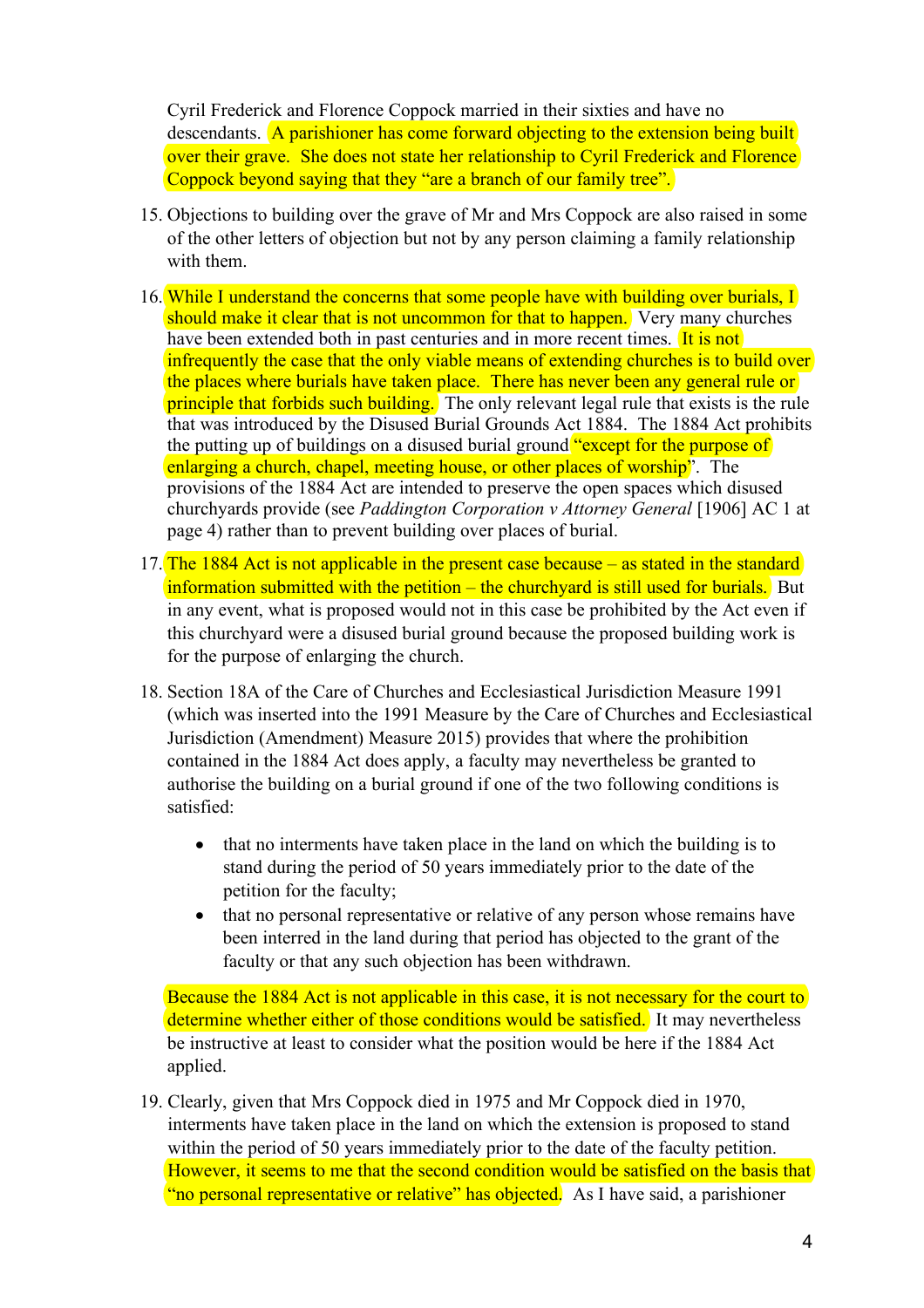with the maiden name of Coppock has objected and has stated that the late Mr and Mrs Coppock "are a branch of our family tree". **But I consider that would be far too** vague a relationship to bring the objector within the meaning of "relative" in section 18A of the 1991 Measure. The Disused Burial Grounds (Amendment) Act 1981 – which makes equivalent provision to section 18A but in respect of unconsecrated burial grounds – provides, "relative" means in relation to any person whose remains are interred, a spouse or civil partner, parent or grand-parent, or child or grandchild, including a legitimated child, and any person who is, or is the child of, a brother, sister, uncle or aunt'. That definition does not appear in section 18A of the 1991 Measure (or in the equivalent provision in section 44 of the Mission and Pastoral Measure 2011). Nevertheless, I note that section 18A adopts an almost identical approach to the 1981 Act. I also note that in section 18A "relative" is an alternative to "personal representative". The conclusion must be that that the expression "relative" in section 18A is not intended to mean any person who can establish any form of relationship to the deceased however distant. It must mean someone who can establish a particular relationship with the deceased that can be described in certain and specific terms.

- 20. I therefore conclude that even if this were a case in which the strict provisions of the 1884 Act and section 18A of the 1991 Measure applied (which it is not), the court would be able to grant a faculty to permit the extension to be built.
- 21. I do not accept as some of the objectors have suggested that building an extension to the church over a known burial amounts to a 'desecration'. The proposed extension will rest on pile foundations, avoiding the need for excavation. A similar situation was considered by Chancellor Newsom in *Re St Andrew's Church, Backwell* (Bath and Wells Consistory Court, 1982, unreported). At page 20 of his judgment he said:

Apart from aesthetic objections with which I have already dealt, the only substantial complaint of this witness was that the proposed building [an extension of the church into the churchyard] would "desecrate" the churchyard, since it would be built over graves. … the desecration point runs through much of the other evidence. It is due to a misapprehension of the law. A burial ground is consecrated for the interment of the remains of deceased parishioners and certain others. Human remains, when in consecrated ground, are under the protection of the ecclesiastical court and cannot be interfered with save under the authority of that Court, which is not given except for good reason. One such reason is to allow road widening: see *St Botolph, Bishopsgate* [1892] P 161 and *Re St Mary, Woodkirk* [1969] 1 WLR 1867. Another is add to the church [*sic*]: *Re St Ann's, Kew* [1977] Fam 12. Orders of this kind are not made without due care and the Court must in each case be satisfied that some incidental disturbance of human remain is an unavoidable element in a scheme which it is otherwise prepared to authorise. Every reasonable precaution must be taken. In the present case the structural engineer, Mr Wayman, gave impressive evidence of the manner in which a limited number of narrow piles would be driven into the ground round the outer edge of the proposed building so that the weight of the building would rest on them, and there would be no general excavation of the area on which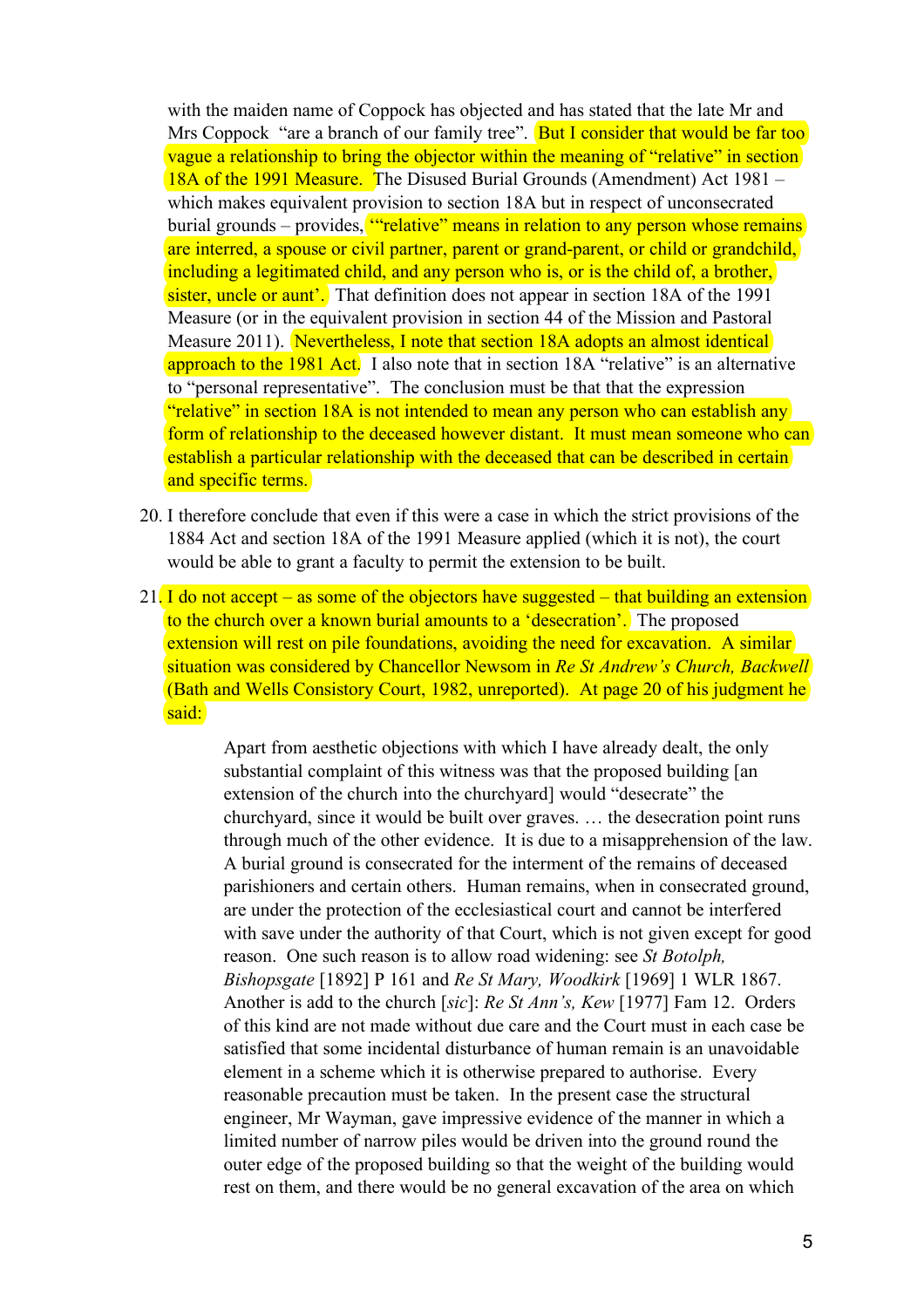the building would stand. If in any case the proposed scheme did involve a considerable excavation of ground containing human remains (as would, for example, occur if the proposal were to add to the church by forming a subterranean building) that would be a different case. … In the present case I am satisfied that the proposals will not lead to any appreciable interference with human remains in the churchyard underneath or near to the proposed building.

I adopt the approach taken in the *Backwell* case by Newsom Ch which is founded on established authority and clear principle. In the present case, the report of the DAC states that the diocesan archaeological advisor agrees piling to be the best method and that no geophysical survey is required.

- 22. I would add that the result of an extension such as that proposed in this case is that a burial which was formerly outside the church building becomes a burial within the church building. If anything, being located within the church building is a more honoured place of burial than in the churchyard. It is certainly not a desecration.
- 23. While despite some suggestions in the letters of objection  $-\frac{1}{\pi}$  there is no good evidence of there being other, unmarked, burials immediately to the north of the church where the proposed extensions would stand, if there were any such burials, the same reasoning as set out above in relation to the grave of Mr and Mrs Coppock would apply equally to any such burials.
- 24. So far as objections relating to other known burials in the churchyard are concerned, I accept that two other known graves are very close to walls of the proposed extension. The petitioners accept the need to protect those graves during the building works, if necessary temporarily removing memorials or parts of memorials to ensure that they are not at risk of being damaged. I consider that to be an entirely reasonable approach on the part of the petitioners. I do not consider the proximity of the two burials in question to the extension to amount to a reason for not permitting it if other factors indicate that it should, in the court's discretion, be permitted.
- 25. I do not consider that the objections relating to the window commemorating C.S. Lewis carry any weight. When I inspected the church I carefully noted the quality and details of the window and identified where it would be located in relation to the extension were it to be built. The window would become an internal window. It would be lit from a sky light in the extension. It would no longer need – as is currently the case – to be protected by a steel grill which significantly detracts from its aesthetic quality. It would continue to be a worthy commemoration of a highly notable past parishioner.
- 26. I do not accept that the proposed extension or any of the other proposals represent inappropriate designs or that they would be out of keeping with the character of the church. The proposed internal changes have been sensitively developed to be appropriate to the character and history of the building and the proposed new furnishings would be of good quality and design as the drawings and descriptions which accompany the petition show.
- 27. The design of the extension is entirely appropriate to the historic church building. It is single storey and modest in size (producing an increase in the size of the church of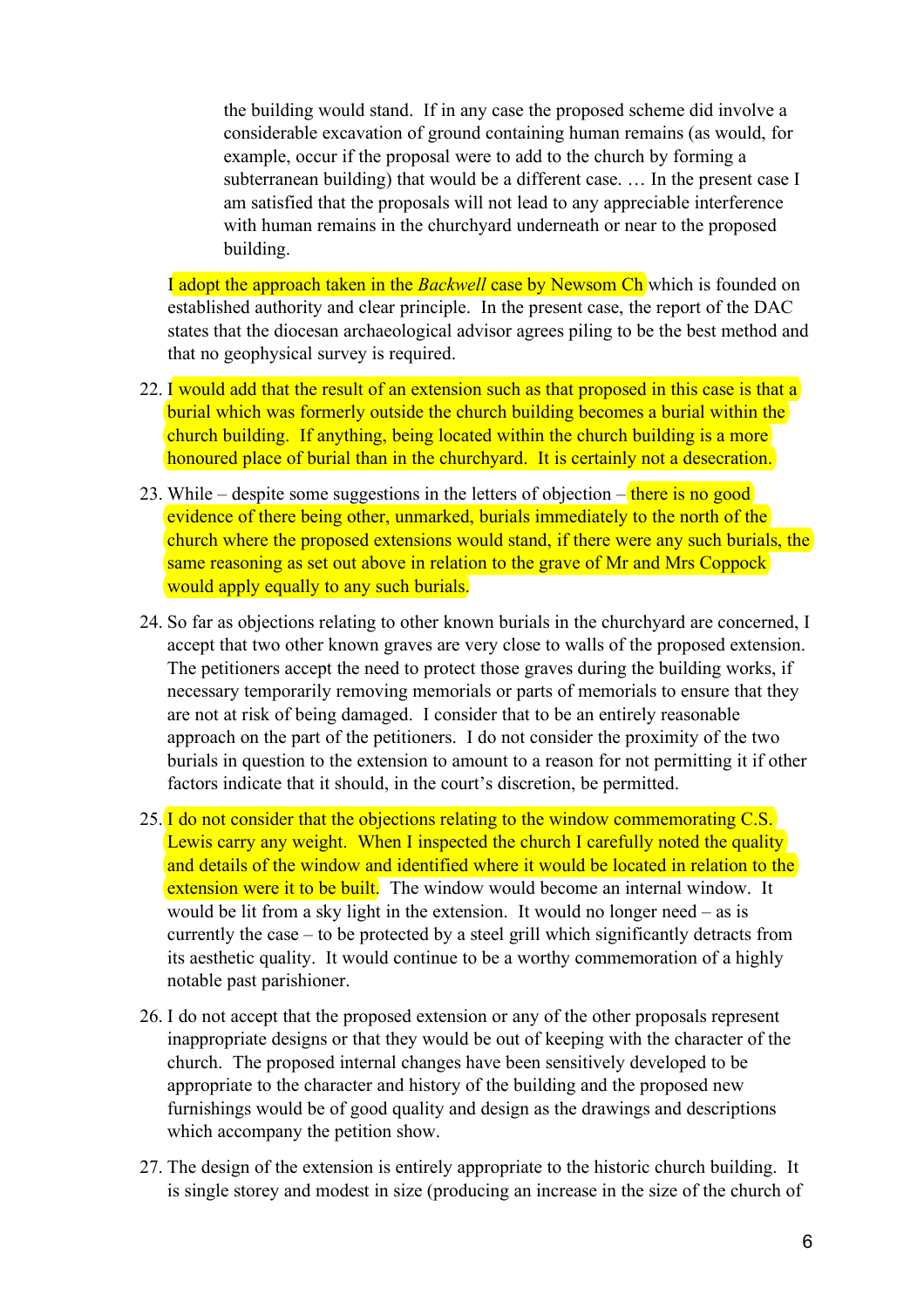approximately 10%). The design of the extension, with a pitched roof to complement that of the existing church, is sympathetic to what is already there. The Victorian Society, which is an advocate for, and has particular expertise in, the preservation of buildings of this age and importance, did not consider the proposals objectionable save for the lack of a pitched roof in an earlier form of the proposals – and that has now been modified to meet the Society's concerns.

- 28. The case for the parish's need for the extension is set out in detail in the statement of needs, and added to in the written representation submitted following the order I made in March.
- 29. The church has over 100 worshippers on Sundays, adults and children. From my inspection, it was clear that this must result in the church being – and feeling – quite full. There are three children's groups and a youth group. The PCC has adopted as part of its mission the development of ministry with young people and families with children. Accordingly, they wish to make the church welcoming, both in terms of the welcome given by its people – in which it seems to be succeeding – and in terms of the facilities which it offers. It is in respect of the latter that the church is currently deficient. In the church, there is currently just a small area at the west end where children can be accommodated. The existing on-site facilities are limited to a very small vestry that has to be shared by the clergy and the choir and one lavatory (which is not easily accessible).
- 30. There is a community building some 200 yards away from the church down a footpath (where it is not visible from the church) which the church is able to use on Sunday mornings, on the payment of a fee, for drinks after the service and for some activities with children during the service. I accept the petitioners' case that this is not an adequate facility for the needs of the church. Having walked from the community building to the church, it was clear to me that it was inconveniently far from the church to be used for taking children out to Sunday school activities during a service. In any event, the church reasonably requires decent facilities for a kitchen, a creche/meeting room, a vestry and an accessible lavatory on site. That is simply a standard, reasonable expectation for any busy church today.
- 31. I note that the parochial church council has undertaken extensive consultation within the parish and that the proposals have been developed over the past 10 years. The steps taken by the parochial church council by way of consultation are set out in a document that has been provided to the court. They are to be commended for taking such care over these consultations. The PCC has taken account of the points made and the proposals have been significantly scaled back in order to address local concerns. What is now proposed is focused on the church's essential needs and the impact of the proposals on the church building and the churchyard is limited to the bare minimum to meet those needs.
- 32. I note that planning permission has been granted for the extension. I also note from their minutes that the extension has the unanimous support of the parochial church council.
- 33. I consider that the petitioners have discharged the burden on them to show that the proposals would "make things better than they are – that the church will be more convenient, more fit for the accommodation of the parishioners who worship there, more